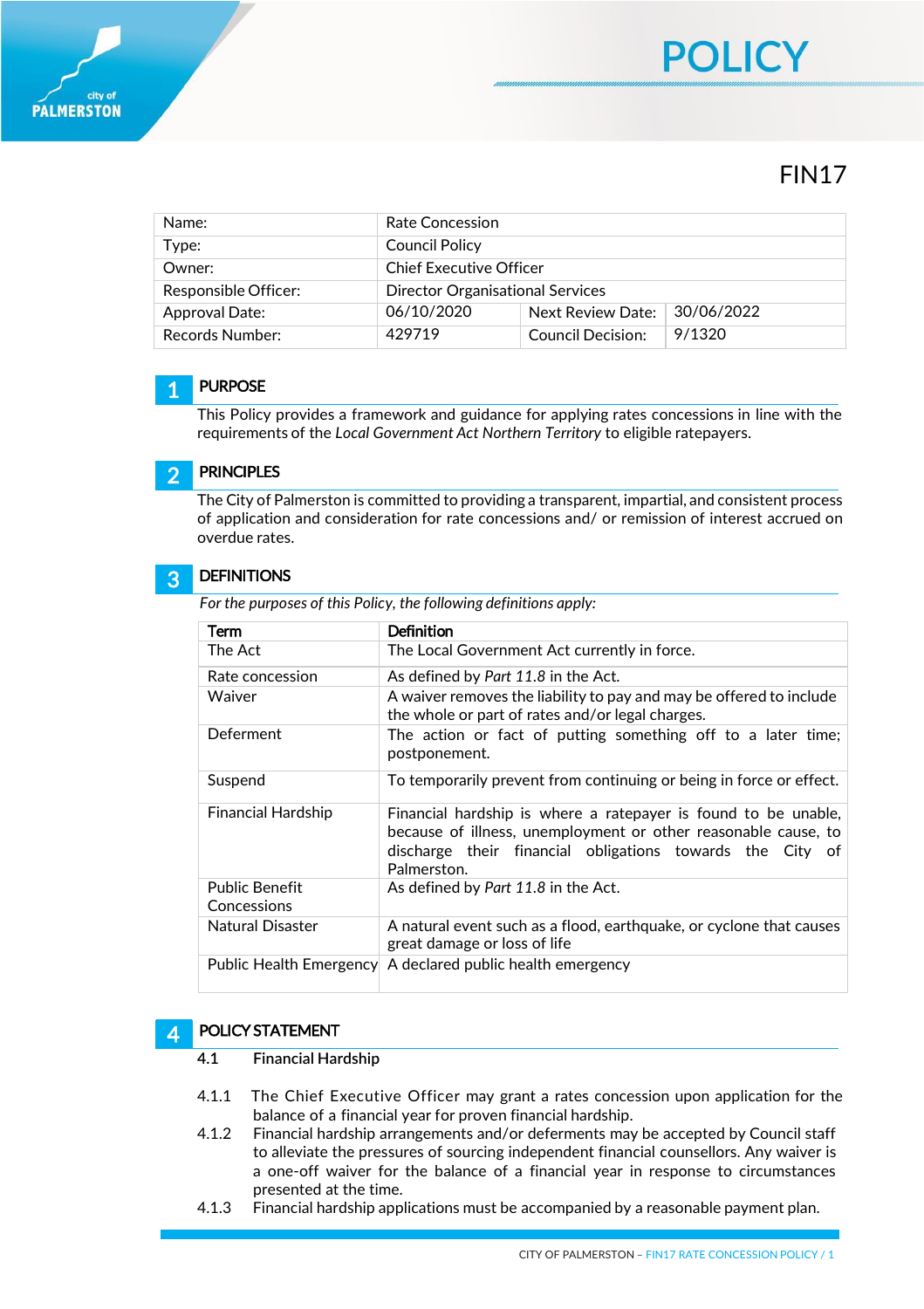

4.1.4 If the payment plan is not honoured, the hardship application becomes void and overdue interest and any legal charges will begin to be applied to the ratepayer's account.

POLICY

# **4.2 Public Benefit Concessions**

- 4.2.1 A rates concession may be granted if the CEO is satisfied that the concession will advance one or more of the purposes outlined in the Act.
- 4.2.2 Any application for a rate concession requires a written submission by the organisation explaining why the submission should be considered and how it satisfies the condition in 4.2.1.
- 4.2.3 Sporting and community organisations cannot apply for a rates concession on a property that caters for gambling or that holds a license related to gambling.
- 4.2.4 Sporting and community organisations must provide with their application a copy of their most recent audited financial statements and the constitution of the organisation. The constitution must clearly prohibit any member of the organisation making a private profit or gain, either from ongoing operations or as a result of distributions of assets if the organisation is wound up.
- 4.2.5 To be considered for a rates concession, sporting and recreation community groups must provide substantial community benefit by meeting at least two of the following criteria:
	- a) The facility is regularly used for junior development.
	- b) The facility is regularly used by members of the public other than members of the organisation at no charge.
	- c) Where unrestricted/free access is not possible due to the type of facility, the organisation must provide 'pay as you play' type activities.
	- d) Where unrestricted or un-supervised access is not possible to the facility due to the type of facility, organisations must demonstrate other methods of encouraging community access through open days, come and try events etc.
- 4.2.6 Sport and recreation community groups are eligible for one of the following rates concessions:
	- a) Category 1: Not for profit organisations that undertake sporting or recreational activities and that predominately rely on player fees, community support and/or grants regardless if they have a special liquor license for events or social purposes can apply for a rates concession that reduces their rates to the declared minimum rate for that zone under the NT Planning Scheme;
	- b) Category 2: Not for profit organisations that hold a liquor license and operate a commercial bar, that is open to the public regular hours irrespective of events held at the location, or that has a license to sell take away alcohol can apply for a 50% rates concession or a concession that reduces their rates to the declared minimum rate for their zone under the NT Planning Scheme, whichever result in a lower concession.

# **4.3 Waiving of Charges, Interest or Legal Fees**

- 4.3.1 Any other waiver of charges, interest or legal fees, is to be submitted to the Chief Executive Officer in writing from the ratepayer or the ratepayer's agent, with reasons as to why the waiver should be considered.
- 4.3.2 Any waiver is a one-off waiver in response to circumstances presented at the time.

# **4.4 Waiving of Interest and/or External Recovery Action**

4.4.1 In the event of a Natural Disaster or Public Health Emergency, Council or the Chief Executive Officer in the instance Emergency Delegation is in place, may elect to: